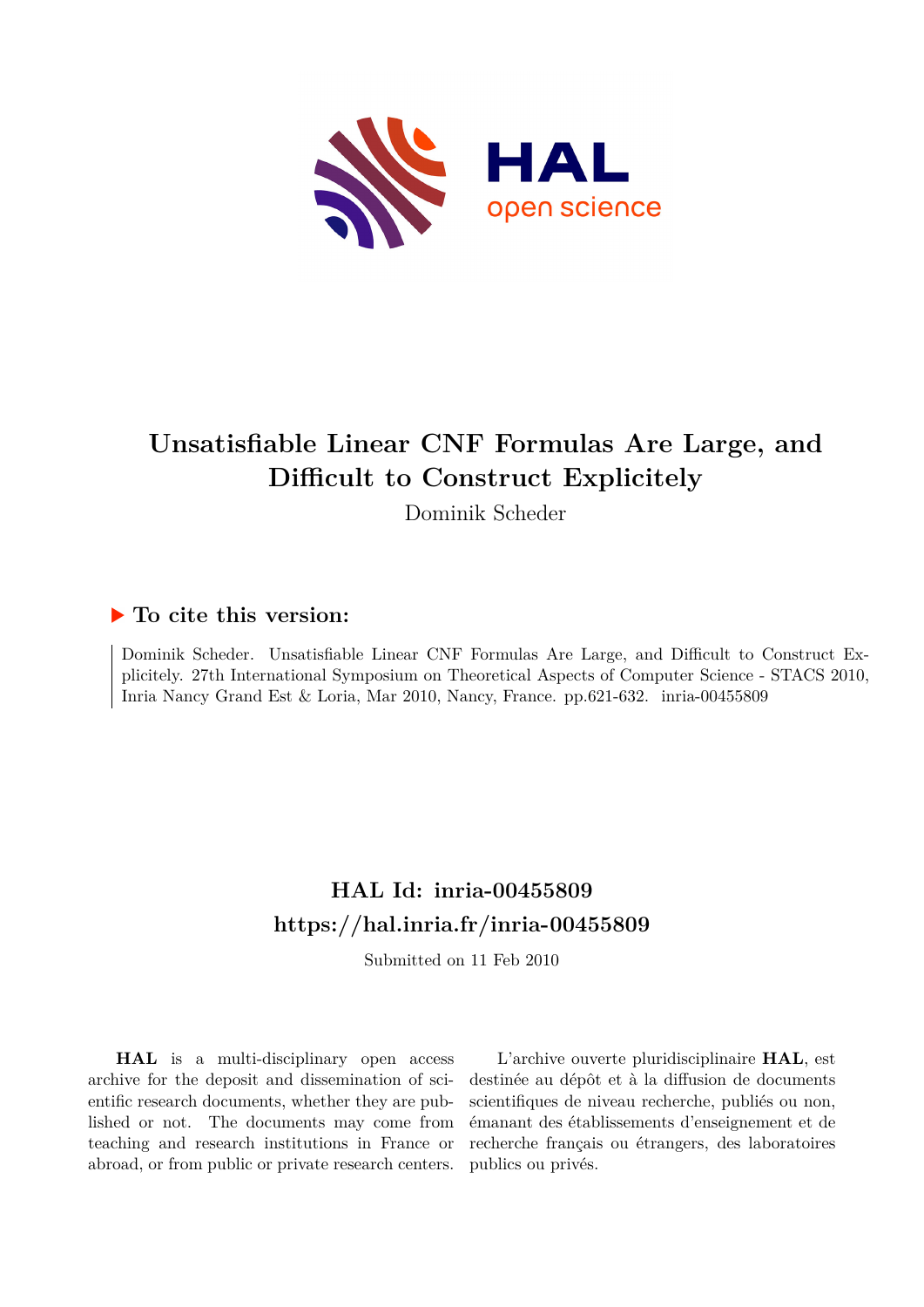### UNSATISFIABLE LINEAR CNF FORMULAS ARE LARGE AND **COMPLEX**

DOMINIK SCHEDER

ETH Zürich, Institute of Theoretical Computer Science Universitätstrasse 6, CH-8092 Zürich, Switzerland *E-mail address*: dscheder@inf.ethz.ch

Abstract. We call a CNF formula *linear* if any two clauses have at most one variable in common. We show that there exist unsatisfiable linear k-CNF formulas with at most  $4k^24^k$ clauses, and on the other hand, any linear k-CNF formula with at most  $\frac{4^k}{8e^2k^2}$  clauses is satisfiable. The upper bound uses probabilistic means, and we have no explicit construction coming even close to it. One reason for this is that unsatisfiable linear formulas exhibit a more complex structure than general (non-linear) formulas: First, any treelike resolution

refutation of any unsatisfiable linear k-CNF formula has size at least  $2^{2^{\frac{k}{2}-1}}$ . This implies that small unsatisfiable linear k-CNF formulas are hard instances for Davis-Putnam style splitting algorithms. Second, if we require that the formula  $F$  have a *strict* resolution tree,

i.e. every clause of F is used only once in the resolution tree, then we need at least  $a^a$ . clauses, where  $a \approx 2$  and the height of this tower is roughly k.

#### 1. Introduction

How can CNF formulas become unsatisfiable? Roughly speaking, there are two ways: Either some constraint (clause) is itself impossible to satisfy – the empty clause; or, every clause can be satisfied individually, but one cannot satisfy all of them simultaneously. In the latter case, the clauses have to somehow overlap. How much? For example, take  $k$  boolean variables  $x_1, \ldots, x_k$ . The conjunction of all  $2^k$  possible clauses of size k is the *complete*  $k$ -CNF formula and denote by  $\mathcal{K}_k$ . It is unsatisfiable, and as small as possible: Any k-CNF formula with less than  $2^k$  clauses is satisfiable. Clearly, the clauses of  $\mathcal{K}_k$  overlap a lot. What if we require that any two distinct clauses share at most one variable? We call such a formula *linear*. There are unsatisfiable linear k-CNF formulas, but they are significantly larger and have a much more complex structure than  $\mathcal{K}_k$ .

A CNF formula is a conjunction (AND) of *clauses*, and a clause is a disjunction (OR) of *literals*. A literal is either a boolean variable x or its negation  $\bar{x}$ . We require that a clause does not contain the same literal twice, and does not contain complementary literals, i.e.,

*Key words and phrases:* Extremal Combinatorics, Proof Complexity, Probabilistic Method. Research is supported by the SNF Grant 200021-118001/1.



. .

*<sup>1998</sup> ACM Subject Classification:* Computational and structural complexity.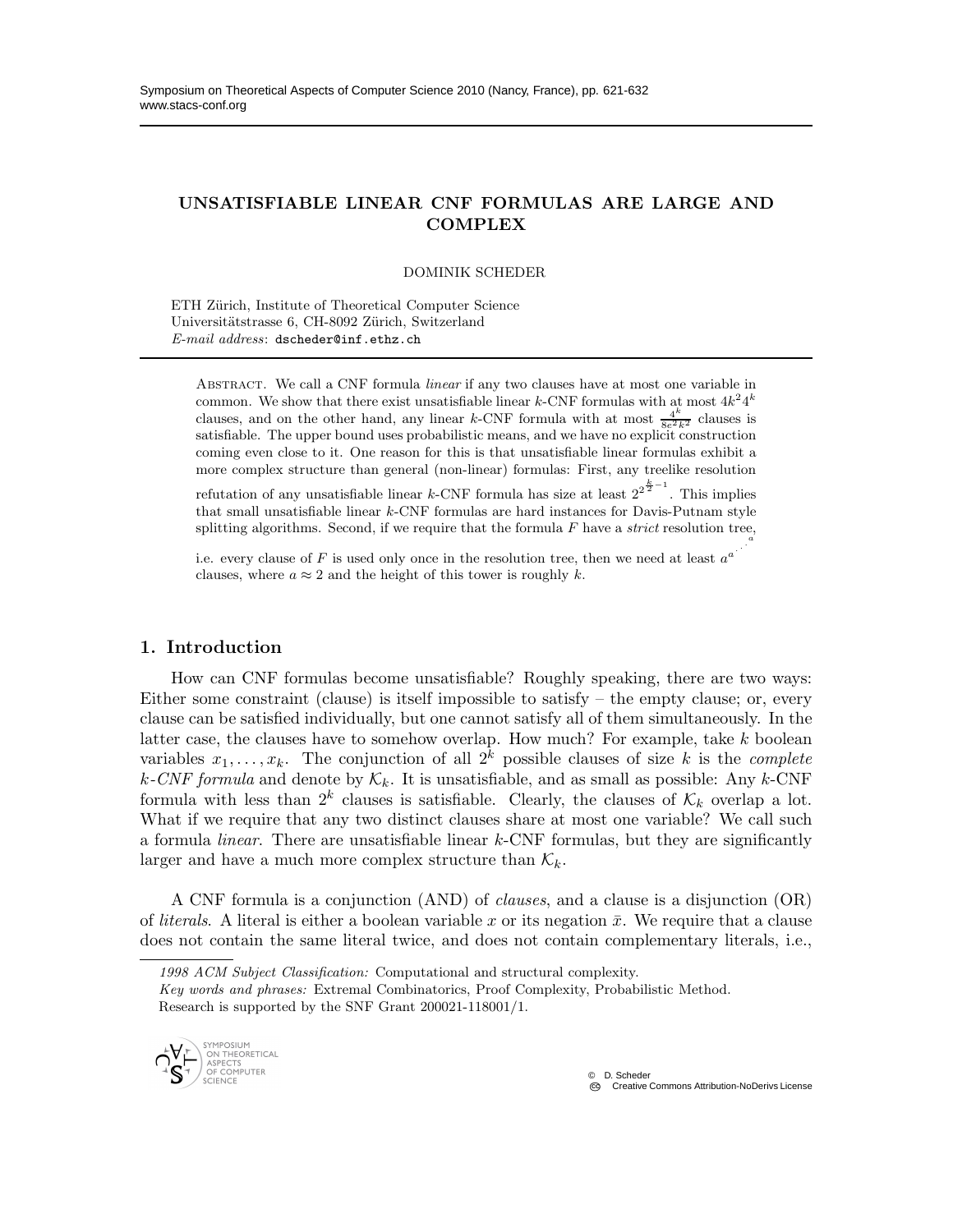both x and  $\bar{x}$ . To simplify notation, we also regard formulas as sets of clauses and clauses as sets of literals. A clause with  $k$  literals is a  $k$ -clause, and a  $k$ -CNF formula is a CNF formula consisting of k-clauses. For a clause C, we denote by  $vbl(C)$  set of variables x with  $x \in C$  or  $\bar{x} \in C$ . Consequently, a CNF formula F is *linear* if  $|vbl(C) \cap vbl(D)| ≤ 1$  for any two distinct clauses  $C, D \in F$ . As a relaxation of this notion, we call F *weakly linear* if  $|C \cap D| \leq 1$  for any distinct  $C, D \in F$ .

*Example.* The formula  $(\bar{x}_1 \vee \bar{x}_2) \wedge (\bar{x}_2 \vee \bar{x}_3) \wedge (\bar{x}_3 \vee \bar{x}_4) \wedge (\bar{x}_4 \vee \bar{x}_1)$  is linear, whereas  $(\bar{x}_1 \vee x_2) \wedge (x_1 \vee x_2) \wedge (x_2 \vee x_3)$  is weakly linear, but not linear, and finally  $(x_1 \vee x_2 \vee x_3) \wedge$  $(x_1 \vee x_2 \vee \overline{x}_3)$  is not weakly linear (and not linear, either).

It is not very difficult to construct an unsatisfiable linear 2-CNF formula, but significantly more effort is needed for a 3-CNF formula. It is not obvious whether unsatisfiable linear  $k$ -CNF formulas exist for every  $k$ . These questions have been asked first by Porschen, Speckenmeyer and Randerath [15], who also proved that for any  $k \geq 3$ , if an unsatisfiable linear k-CNF formula exists, then deciding satisfiability of linear k-CNF formulas is NPcomplete. Later, Porschen, Speckenmeyer and Zhao [16] and, independently, myself [18] gave a construction of unsatisfiable linear k-CNF formulas, for every  $k \in \mathbb{N}_0$ :

**Theorem 1.1** ([16], [18]). For every  $k \geq 0$ , there exists an unsatisfiable linear k-CNF *formula*  $F_k$ , with  $F_0$  *containing one clause and*  $F_{k+1}$  *containing*  $|F_k|2^{|F_k|}$  *clauses.* 

The  $|F_k|$  are extremely large. Here, we will give an almost optimal construction.

**Theorem 1.2.** All weakly linear k-CNF formulas with at most  $\frac{4^k}{8e^2(k+1)}$ 8e <sup>2</sup>(k−1)<sup>2</sup> *clauses are satis*fiable. There exists an unsatisfiable linear  $k$ -CNF formula with  $4k^24^k$  clauses.

It is a common phenomenon in extremal combinatorics that by probabilistic means one can show that a certain object exists (in our case, a "small" linear unsatisfiable k-CNF formula), but one cannot explicitly construct it. We have no explicit construction avoiding the tower-like growth in Theorem 1.1. We give some arguments why this is so, and show that small linear unsatisfiable  $k$ -CNF formulas have a more complex structure than their non-linear relatives. To do so, we speak about *resolution*.

#### 1.1. Resolution Trees

If C and D are clauses and there is unique literal u such that  $u \in C$  and  $\bar{u} \in D$ , then  $(C \setminus \{u\}) \cup (D \setminus \{\bar{u}\})$  is called the *resolvent* of C and D. It is easy to check that every assignment satisfying  $C$  and  $D$  also satisfies the resolvent.

Definition 1.3. A *resolution tree* for a CNF formula F is a tree T whose vertices are labeled with clauses, such that

- each leaf of  $T$  is labeled with a clause of  $F$ ,
- the root of  $T$  is labeled with the empty clause,
- if vertex a has children b and c, and these are labeled with clauses  $C_a, C_b, C_c$ , respectively, then  $C_a$  is the resolvent of  $C_b$  and  $C_c$ .

It is well-known that a CNF formula  $F$  is unsatisfiable if and only if it has a resolution tree (which can be exponentially large in  $|F|$ ). Proving lower bounds on the size of resolution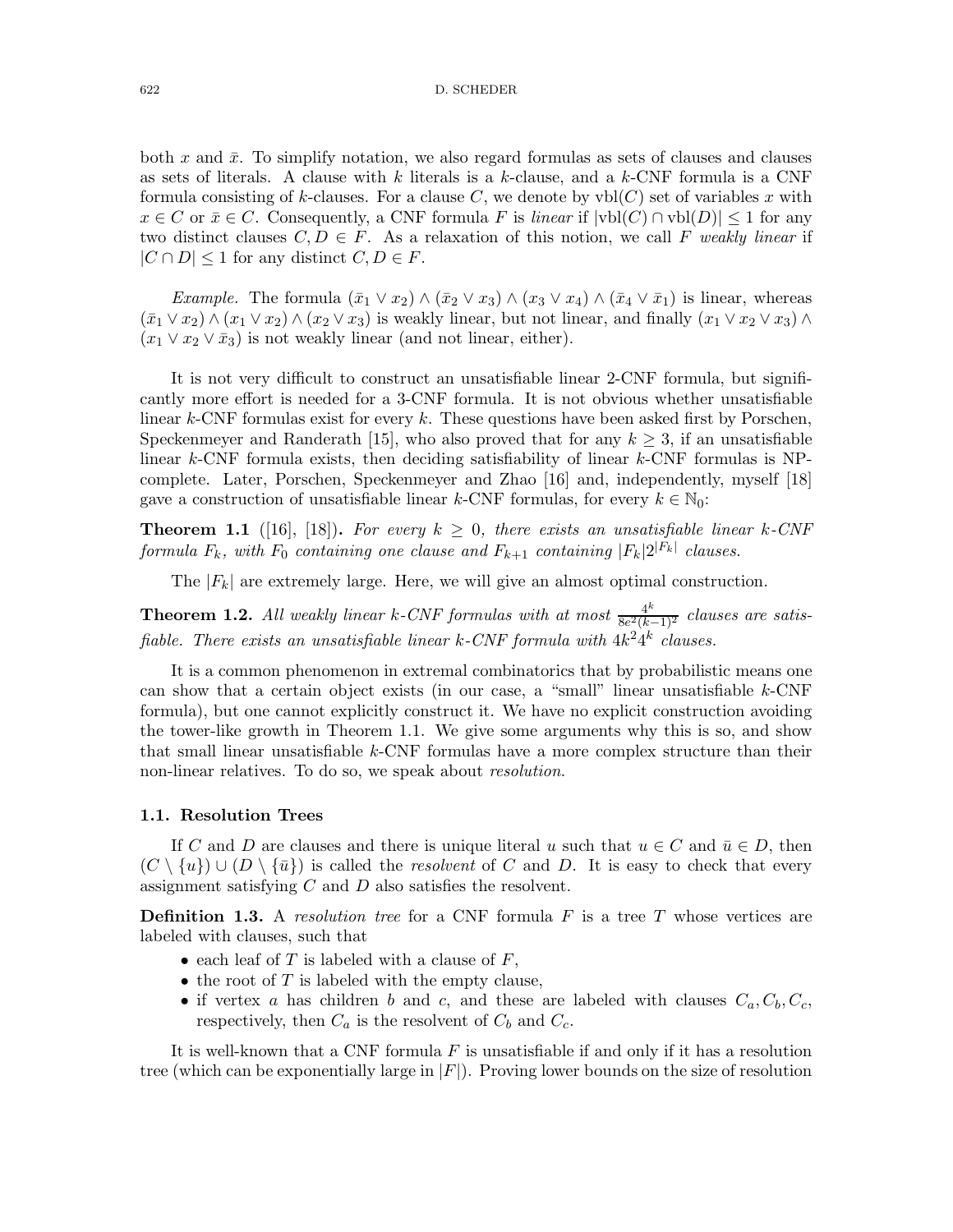trees (and general resolution proofs, which we will not introduce here) has been and still is an area of intensive research. See for example Ben-Sasson and Wigderson [2].

**Theorem 1.4.** Let  $k \geq 2$ . Every resolution tree of an unsatisfiable weakly linear k-CNF  $formula$  has at least  $2^{2^{\frac{k}{2}-1}}$  leaves.

A large ratio between the size of  $F$  and the size of a smallest resolution tree is an indication that  $F$  has a complex structure. For example, it is well-known that the running time of so-called Davis-Putnam procedures on a formula  $F$  is lower bounded by the size of the smallest resolution tree of  $F$  (actually those procedures were introduces by Davis, Logeman and Loveland  $[3]$ . Such a procedure tries to find a satisfying assignment for a formula F (or to prove that none exists) by choosing a variable  $x$ , and then recursing on the formulas  $F^{[x\mapsto 0]}$  and  $F^{[x\mapsto 1]}$ , obtained from F by fixing the value of x to 0 or 1, respectively. If F is unsatisfiable, the procedure implicitly constructs a resolution tree.

A CNF formula F is *minimal unsatisfiable* if it is unsatisfiable, and for every clause  $C \in F, F \setminus \{C\}$  is satisfiable. The complete k-CNF formula introduced above is minimal unsatisfiable, and has a resolution tree with  $2^k$  leaves, one for every clause. This is as small as possible, since for a minimal unsatisfiable formula, every clause must appear as label of at least one leaf of any resolution tree. We call a resolution tree *strict* if no two leaves are labeled by the same clause, and a formula F *strictly treelike* if it has a strict resolution tree. In some sense, strictly treelike formulas are the least complex formulas possible. For example, the complete formula  $\mathcal{K}_k$  and the formulas constructed in the proof of Theorem 1.1 are strictly treelike.

**Theorem 1.5.** For any  $\epsilon > 0$ , there exists a constant c such that for any  $k \in \mathbb{N}$ , any strictly *treelike weakly linear* k-CNF formula has at least tower<sub>2− $\epsilon$ </sub>(k – c) clauses, where tower<sub>a</sub>(n) *is defined by* towera(0) = 1 *and* towera(n + 1) = a towera(n) *.*

Strictly treelike formulas appear in other contexts, too. Consider MU(1), the class of minimal unsatisfiable formulas whose number of variables is one less than the number of clauses. A result of Davydov, Davydova and Kleine Büning  $(4)$ , Theorem 12) implies that every  $MU(1)$ -formula is strictly treelike. Also,  $MU(1)$ -formulas serve as "universal patterns" for unsatisfiable formulas: Szeider [19] shows that a formula  $F$  is unsatisfiable if and only if it can be obtained from a MU(1)-formula  $G$  by renaming the variables of  $G$  (in a possibly non-injective manner). It is not difficult to show that a strictly treelike linear  $k$ -CNF formula can be transformed into a linear  $MU(1)$ -formula with the same number of clauses.

#### 1.2. Related Work

For a CNF formula F and a variable x, let  $d_F(x)$  denote the *degree of* x, i.e. the number of clauses of F containing x or  $\bar{x}$ , and let  $d(F) := \max_x d_F(x)$  denote the *maximum degree* of F. For the complete k-CNF formula  $\mathcal{K}_k$ , we have  $d(\mathcal{K}_k) = 2^k$ . Intuitively, in an unsatisfiable k-CNF formula, some variables should occur in many clauses. In other words, the following function should be large:

$$
f(k) := \max\{d \mid \text{every k-CNF formula } F \text{ with } d(F) \le d \text{ is satisfiable}\}.
$$
 (1.1)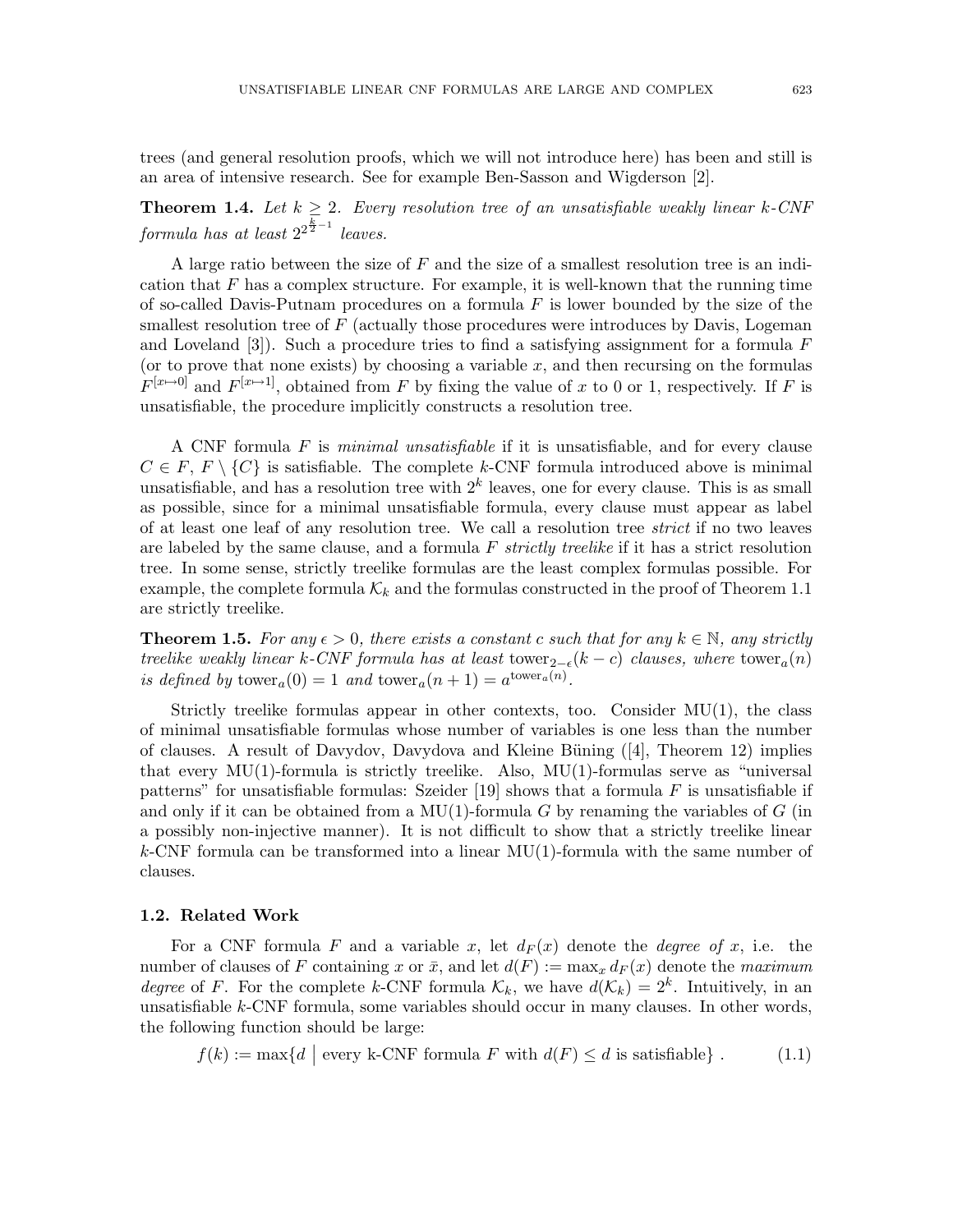The function  $f(k)$  has first been investigated by Tovey [20], who showed  $f(k) \geq k$ , using Hall's Theorem. Using the famous Lovász Local Lemma (see [5] for the original proof, or [1] for several generalized versions), Kratochvíl, Savický and Tuza [12] proved that  $f(k) \geq \frac{2^k}{e^k}$ , and that while all k-CNF formulas F with  $d(F) \leq f(k)$  are trivially satisfiable, deciding satisfiability of k-CNF formulas F with  $d(F) \leq f(k) + 1$  is already NP-complete, for  $k > 3$ . For  $k = 3$ , this is already observed in [20]. For an upper bound, the complete k-CNF formula witnesses that  $f(k) \leq 2^k - 1$ . Savický and Sgall [17] showed  $f(k) \in O(k^{-0.26}2^k)$ . This was improved by Hoory and Szeider [9] to  $f(k) \in O\left(\frac{\ln(k)2^k}{k}\right)$  $\left(\frac{k}{k}\right)^{2k}$ , and recently Gebauer [7] proved that  $f(k) \leq \frac{2^{k+2}}{k}$  $\frac{k+2}{k}$ . Thus,  $f(k)$  is known up to a constant factor. The best upper bounds on  $f(k)$  come from MU(1)-formulas. This is true for large values of k, since the formulas constructed in  $[7]$  are  $MU(1)$ , as for small values: Hoory and Szeider  $[8]$  show that the function  $f(k)$ , when restricted to MU(1)-formulas, is computable (in general this is not known), and derive the currently best-known bounds on  $f(k)$  for small  $k$  ( $k \leq 9$ ). To summarize: When we try to find unsatisfiable  $k$ -CNF formulas minimizing a certain parameter, like number of clauses or maximum degree, strictly treelike formulas do an excellent job. However, if we try to construct a small unsatisfiable linear  $k$ -CNF formula, they perform horribly. Just compare our upper bound in Theorem 1.2 with the lower bound for strictly treelike formulas in Theorem 1.5

While interest in linear CNF formulas is rather young, *linear hypergraphs* have been studied for quite some time. A hypergraph  $H = (V, E)$  is linear if  $|e \cap f| \leq 1$  for any two distinct hyperedges  $e, f \in E$ . A k-uniform hypergraph is a hypergraph where every hyperedge has cardinality k. We ask when a hypergraph 2-colorable, i.e., admits a 2-coloring of its vertices such that no hyperedge becomes monochromatic. Bounds on the number of edges in such a hypergraph were given by Erdős and Lovász [5] (interestingly, this is the paper where the Local Lemma has been proven). They show that there are non-2-colorable linear k-uniform hypergraphs with  $ck^44^k$  hyperedges, but not with less than  $\frac{c'4^k}{k^3}$ . The proof of the lower bound directly translates into our lower bound for linear  $k$ -CNF formulas. For the number of edges in linear k-uniform hypergraphs that are not 2-colorable, the currently best upper bound is  $ck^24^k$  by Kostochka and Rödl [11], and the best lower bound is  $k^{-\epsilon}4^k$ , for any  $\epsilon > 0$  and sufficiently large k, due to Kostochka and Kumbhat [10].

#### 2. Existence and Upper and Lower Bounds

*Proof of Theorem 1.1.* Choose  $F_0$  to be the formula consisting of only the empty clause. Suppose we have constructed  $F_k$ , and want to construct  $F_{k+1}$ . Let  $m = |F_k|$ . We create  $m$  new variables  $x_1, \ldots, x_m$ , and let  $\mathcal{K}_m = \{D_1, D_2, \ldots, D_{2^m}\}$  be the complete  $m$ -CNF formula new variables  $x_1, \ldots, x_m$ , and let  $\mathcal{K}_m = \{D_1, D_2, \ldots, D_{2^m}\}$  be the complete m-CNF formula over  $x_1, \ldots, x_m$ . It is unsatisfiable, but not linear. We take  $2^m$  variable disjoint copies of  $F_k$ , denoted by  $F_k^{(1)}$  $k^{(1)}, F_k^{(2)}, \ldots, F_k^{(2^{m})}$ . For each  $1 \leq i \leq 2^m$ , we build a linear  $(k + 1)$ -CNF formula  $\tilde{F}_k^{(i)}$  $F_k^{(i)}$  from  $F_k^{(i)}$  $\mathcal{L}_k^{(i)}$  by adding, for each  $1 \leq j \leq m$ , the j<sup>th</sup> literal of  $D_i$  to the j<sup>th</sup> clause of  $F_k^{(i)}$  $k^{(i)}$ . Note that every assignment satisfying  $\tilde{F}_k^{(i)}$  $\mathcal{L}_{k}^{(i)}$  also satisfies  $D_i$ . Finally, we set  $F_{k+1} := \bigcup_{i=1}^{2^m} \tilde{F}_k^{(i)}$  $k^{(i)}$ . This is an unsatisfiable linear  $(k+1)$ -CNF formula with  $m2^m$  clauses.

Using induction, it is not difficult to see that the formulas  $F_k$  are strictly treelike. We will prove the upper bound in Theorem 1.2 by giving a probabilistic construction of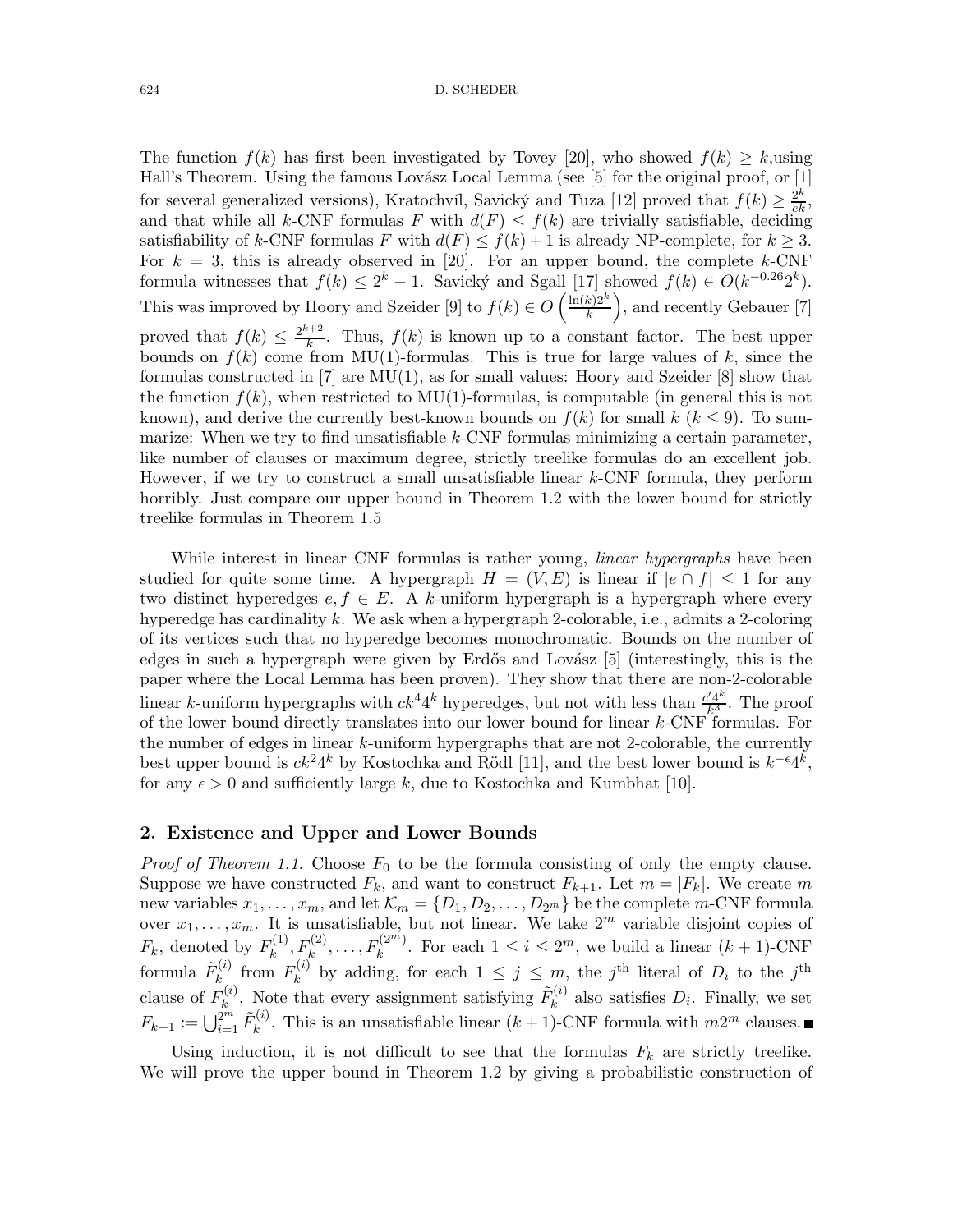a comparably small unsatisfiable linear k-CNF formula. Our construction consists of two steps. First, we construct a linear k-uniform hypergraph  $H$  that is "dense" in the sense that  $\frac{m}{n}$  is large, where m and n are the number of hyperedges and vertices, respectively, and then transform it randomly into a linear  $k$ -CNF formula  $F$  that is unsatisfiable with high probability.

Lemma 2.1. *If there is a linear* k*-uniform hypergraph* H *with* n *vertices and* m *edges such that*  $\frac{m}{n} \geq 2^k$ , *then there is an unsatisfiable linear k-CNF formula with* m *clauses*.

*Proof.* Let  $H = (V, E)$ . By viewing V as a set of variables and E as a set of clauses (each containing only positive literals), this is a (satisfiable) linear  $k$ -CNF formula. We replace each literal in each clause by its complement with probability  $\frac{1}{2}$ , independently in each clause. Let  $F$  denote the resulting (random) formula. For any fixed truth assignment  $\alpha$ , it holds that  $Pr[\alpha \text{ satisfies } F] = (1 - 2^{-k})^m$ . Hence the expected number of satisfying assignments of  $F$  is

$$
2^{n}(1-2^{-k})^{m} < 2^{n}e^{-2^{-k}m} = e^{\ln(2)n - 2^{-k}m} \le 1,
$$

where the last inequality follows from  $\frac{m}{n} \geq 2^k$ . Hence some formula F has fewer than one satisfying assignment, i.e., none.

How can we construct a dense linear hypergraph? We use a construction by Kuzjurin [13]. Our application of this construction is motivated by Kostochka and Rödl [11], who use it to construct linear hypergraphs of large chromatic number.

**Lemma 2.2.** For any prime power q and any  $k \in \mathbb{N}$ , there exists a k-uniform linear *hypergraph with* kq *vertices and* q 2 *edges.*

With  $n = kq$ , this hypergraph has  $n^2/k^2$  hyperedges. This is almost optimal, since any linear k-uniform hypergraph on n vertices has at most  $\binom{n}{2}$  $\binom{n}{2} / \binom{k}{2}$  $\binom{k}{2}$  hyperedges: The *n* vertices provide us with  $\binom{n}{2}$  $\binom{n}{2}$  vertex pairs. Each hyperedge occupies  $\binom{k}{2}$  $_{2}^{k}$ ) pairs, and because of linearity, no pair can be occupied by more than one hyperedge.

*Proof.* Choose the vertex set  $V = V_1 \oplus \cdots \oplus V_k$ , where each  $V_i$  is a disjoint copy of the finite field  $GF(q)$ . The hyperedges consist of all k-tuples  $(x_1, \ldots, x_k)$  with  $x_i \in V_i, 1 \le i \le k$ , such that

$$
\begin{pmatrix}\n1 & 1 & 1 & 1 & 1 \\
1 & 2 & \cdots & i & \cdots & k \\
1 & 4 & & i^2 & & k^2 \\
\vdots & \vdots & & \vdots & & \vdots \\
1 & 2^{k-3} & \cdots & i^{k-3} & \cdots & k^{k-3}\n\end{pmatrix}\n\begin{pmatrix}\nx_1 \\
x_2 \\
\vdots \\
x_i \\
\vdots \\
x_k\n\end{pmatrix} = \mathbf{0}.
$$
\n(2.1)

Consider two distinct vertices  $x \in V_i$ ,  $y \in V_j$ . How many hyperedges contain both of them? If  $i = j$ , none. If  $i \neq j$ , we can find out by plugging the fixed values x, y into (2.1). We obtain a (possibly non-uniform)  $(k-2) \times (k-2)$  linear system with a Vandermonde matrix, which has a unique solution. In other words,  $x$  and  $y$  are in exactly one hyperedge, and the hypergraph is linear. By the same argument, there are exactly  $q^2$  hyperedges.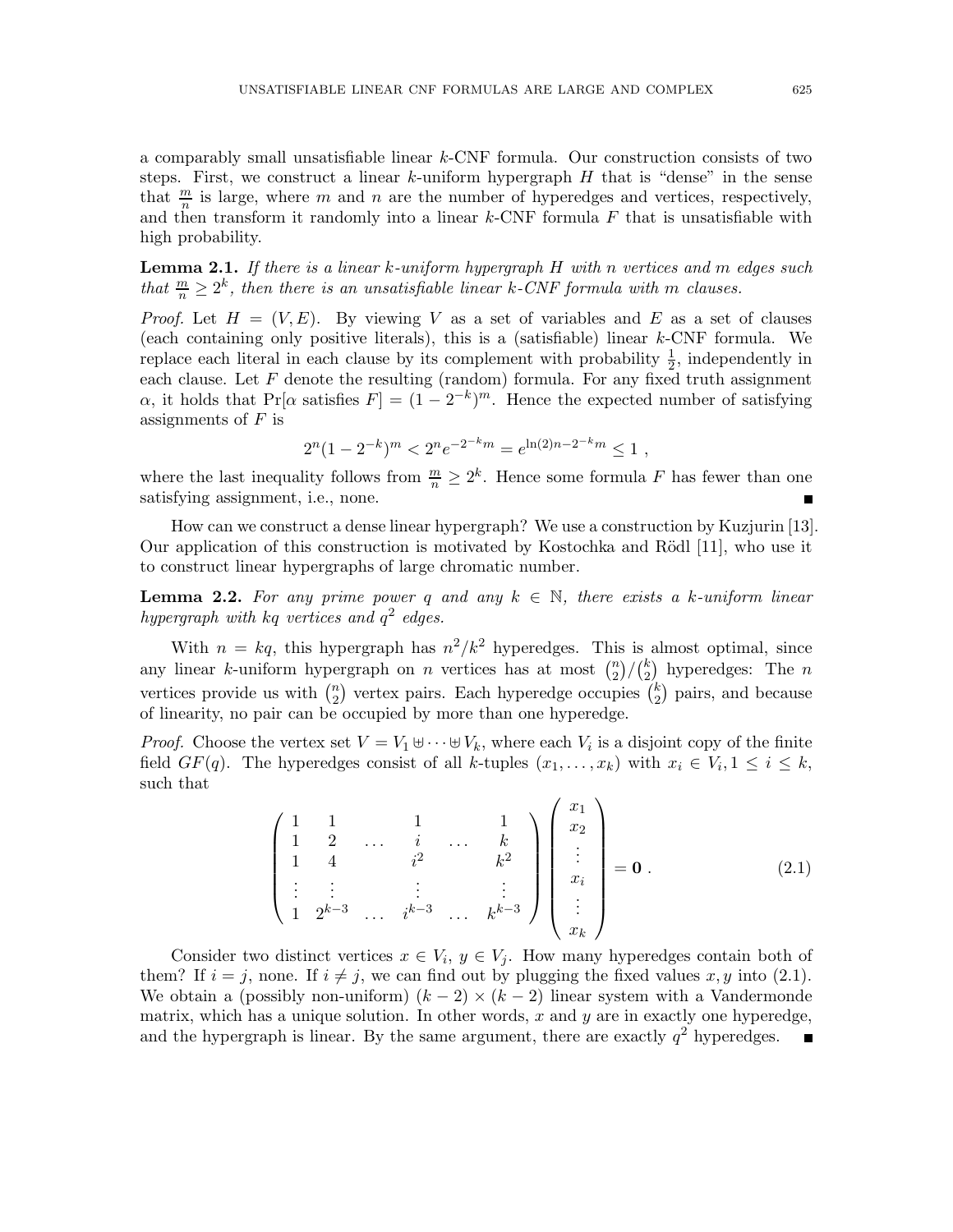*Proof of the upper bound in Theorem 1.2.* Choose a prime power  $q \in \{k2^k, \ldots, 2k2^k - 1\}$ . By Lemma 2.2, there is a linear k-uniform hypergraph H with  $n = qk$  vertices and  $m = q^2$ hyperedges. Since  $\frac{m}{n} = \frac{q}{k} \geq 2^k$ , Lemma 2.1 shows that there is an unsatisfiable linear k-CNF formula with  $q^2 \leq 4k^2 4^k$  clauses.

Let us prove the lower bound of Theorem 1.2. For a literal  $u$  and a CNF formula F, we write  $\mathrm{occ}_F(u) := |\{C \in F \mid u \in C\}|$ , the *degree* of the literal u. Thus  $d_F(x) =$  $\mathrm{occ}_F(x) + \mathrm{occ}_F(\bar{x})$ . We write  $\mathrm{occ}(F) = \max_u \mathrm{occ}_F(u)$ . In analogy to  $f(k)$ , we define  $f_{\mathrm{occ}}(k)$ to be the largest integer d such that any k-CNF formula F with  $\operatorname{occ}(F) \leq d$  is satisfiable. Clearly  $f_{\text{occ}}(k) \geq \frac{f(k)}{2}$  $\frac{(\bar{k})}{2}$ , and thus from [12] it follows that  $f_{\text{occ}}(k) \geq \frac{2^k}{2\epsilon k}$ . Actually, an application of the *Lopsided* Lovász Local Lemma [6, 1, 14] yields  $f_{\text{occ}}(k) \geq \frac{2^k}{ek} - 1$ .

**Lemma 2.3.** Let F be a linear k-CNF formula with at most  $1 + f_{\text{occ}}(k-1)$  variables of *degree at least*  $1 + f_{\text{occ}}(k-1)$ *. Then* F *is satisfiable.* 

*Proof.* Transform F into a  $(k-1)$ -CNF formula F' by removing in every clause in F a literal of maximum degree. We claim that  $\deg_{F'}(u) \le f_{\text{occ}}(k-1)$  for every literal u. Therefore  $F'$ is satisfiable, and  $F$  is, as well.

For the sake of contradiction, suppose there is a literal u such that  $t := \text{occ}_{F'}(u)$  $1 + f_{\text{occ}}(k-1)$ . Let  $C'_i$ ,  $i = 1, 2, \ldots, t$ , be the clauses in F' containing u.  $C'_i$  is obtained by removing some literal  $v_i$  from some clause  $C_i \in F$ . By construction of  $F'$ ,  $\mathrm{occ}_F(v_i) \ge$  $\mathrm{occ}_F(u) \ge f_{\mathrm{occ}}(k-1) + 1$  for all  $1 \le i \le t$ . The  $v_i$  are pairwise distinct: If  $v_i = v_j$ , then  $\{u, v_i\} \subseteq C_i \cap C_j$ . Since F is weakly linear, this can only mean  $i = j$ . Now  $u, v_1, v_2, \ldots, v_t$ are  $t + 1 \geq 2 + f_{\text{occ}}(k-1)$  variables of degree at least  $1 + f_{\text{occ}}(k-1)$  in F, a contradiction.

We see that an unsatisfiable weakly linear k-CNF formula has at least  $f_{\text{occ}}(k-1) + 2 \ge \frac{2^k}{2e(k-1)} + 1$  literals of degree at least  $f_{\text{occ}}(k-1) + 1 \ge \frac{2^k}{2e(k-1)}$ . Double counting yields  $|k|F| = \sum_{u} \mathrm{occ}_F(u) > \frac{4^k}{4e^2(k+1)}$  $\frac{4^k}{4e^2(k-1)^2}$ , thus  $|F| > \frac{4^k}{16e^2}$  $\frac{4^{n}}{16e^{2}k^{3}}$ . By a more careful argument, we can improve this by a factor of k. We call a hypergraph  $(j, d)$ -rich if at least j vertices have degree at least d. The following lemma is due to Welzl [22].

**Lemma 2.4.** *For*  $d \in \mathbb{N}_0$ , *every linear*  $(d, d)$ *-rich hypergraph has at least*  $\binom{d+1}{2}$  $\binom{+1}{2}$  edges. This *bound is tight for all*  $d \in \mathbb{N}_0$ *.* 

*Proof.* We proceed by induction over d. Clearly, the assertion of the lemma is true for  $d = 0$ . Now let  $H = (V, E)$  be a linear  $(d, d)$ -rich hypergraph for  $d \geq 1$ . Choose some vertex v of degree at least d in H and let  $H' = (V, E')$  be the hypergraph with  $E' := E \setminus \{e \in E \mid e \ni v\}.$ We have (i)  $|E| \geq |E'| + d$ , (ii) H' is linear, since this property is inherited when edges are removed, and (iii)  $H'$  is  $(d-1, d-1)$ -rich, since for no vertex other than v the degree decreases by more than 1 due to the linearity of H. It follows hat  $|E| \geq {d \choose 2}$  $\binom{d}{2} + d = \binom{d+1}{2}$  $_{2}^{+1}$ ). The complete 2-uniform hypergraph (graph, so to say) on  $d+1$  vertices shows that the bound given is tight for all  $d \in \mathbb{N}_0$ .

*Proof of the lower bound in Theorem 1.2.* A weakly linear k-CNF formula F is a linear kuniform hypergraph, with literals as vertices. If  $F$  is unsatisfiable, then by Lemma 2.3, it is  $(f_{\text{occ}}(k-1)+1, f_{\text{occ}}(k-1)+1)$ -rich. By Lemma 2.4, F has at least  $\binom{f_{\text{occ}}(k-1)+2}{2}$  $\frac{(k-1)+2}{2}$  >  $\frac{4^k}{8e^2(k-1)}$  $8e^2(k-1)^2$ clauses.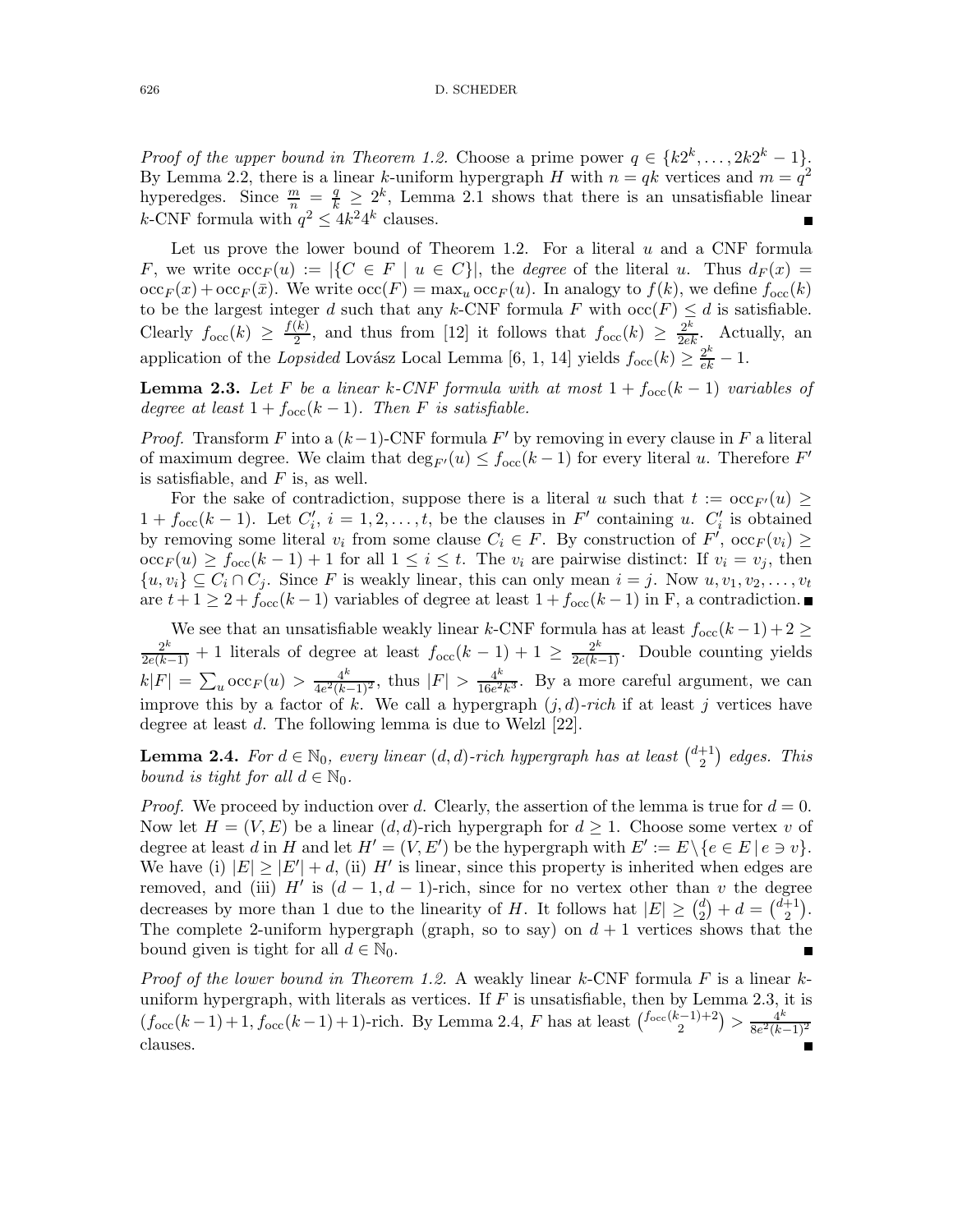

Figure 1: A resolution tree, with its edges labeled in the obvious way. Every clause is unsatisfied when applying the assignments on the path to the root.

There is an obvious generalization of the notion of being linear. We say a CNF formula is b-linear, if any two distinct clauses  $C, D \in F$  fulfill  $|\text{vbl}(C) \cap \text{vbl}(D)| \leq b$ , and *weakly b-linear* if  $|C \cap D| \leq b$  holds for all distinct  $C, D \in F$ . Thus, a (weakly) 1-linear formula is (weakly) linear. We can generalize Theorem 1.2 for  $b \geq 2$ . However, the proofs do not introduce new ideas and goes along the lines of the proofs presented above.

**Theorem 2.5.** Let  $b \geq 2$ . Every weakly b-linear k-CNF formula with at most  $\frac{2^{k(1+\frac{1}{b})}}{2^{b+2a^2k^2}}$  $2^{b+2}e^{2k^{2+\frac{1}{b}}}$ *clauses is satisfiable. There exists an unsatisfiable* b*-linear* k*-CNF formula with at most*  $2^{b+1}(k2^k)^{1+\frac{1}{b}}$  *clauses.* 

#### 3. Proof of Theorem 1.4

Let  $F$  be an unsatisfiable weakly linear  $k$ -CNF formula, and let  $T$  be a resolution tree of minimal size of F. We want to show that T has a large number of nodes. It is not difficult to see that a resolution tree of minimal size is *regular*, meaning that no variable is resolved more than once on a path from a leaf to the root. See Urquhart [21], Lemma 5.1, for a proof of this fact. We take a random walk of length  $\ell$  in T starting at the root, in every step choosing randomly to go to one of the two children of the current node. If we arrive at a leaf, we stay there. We claim that if  $\ell \leq \sqrt{2^{k-2}}$ , then with probability at least  $\frac{1}{k}$  our walk does not end at a leaf. Thus T has at least  $2^{\ell-1}$  inner vertices at distance  $\ell$  $\frac{1}{2}$ , our walk does not end at a leaf. Thus, T has at least  $2^{\ell-1}$  inner vertices at distance  $\ell$ from the root, thus at least  $2^{2^{\frac{k}{2}-1}}$  leaves.

As illustrated in Figure 1, we label each edge in  $T$  with an assignment. If  $C$  is the resolvent of  $D_1$  and  $D_2$ ,  $x \in D_1$  and  $\bar{x} \in D_2$ , we label the edge from C to  $D_1$  by  $x \mapsto 0$ and from C to  $D_2$  by  $x \mapsto 1$ . Each path from the root to a node gives a partial assignment α. If that node is labeled with clause C, then C evaluates to false under  $α$ . In our random walk, let  $\alpha_i$  denote the partial assignment associated with the first i steps.  $\alpha_0$  is the empty assignment, and  $\alpha_i$  assigns exactly i variables (if we are not yet at a leaf). We set  $F_i := F^{[\alpha_i]}$ , i.e., the formula obtained from F by fixing the variables according to the partial assignment  $\alpha_i$ . For a formula G, we define the *weight*  $w(G)$  to be

$$
w(G) := \sum_{C \in G, |C| \le k-2} 2^{k-|C|} . \tag{3.1}
$$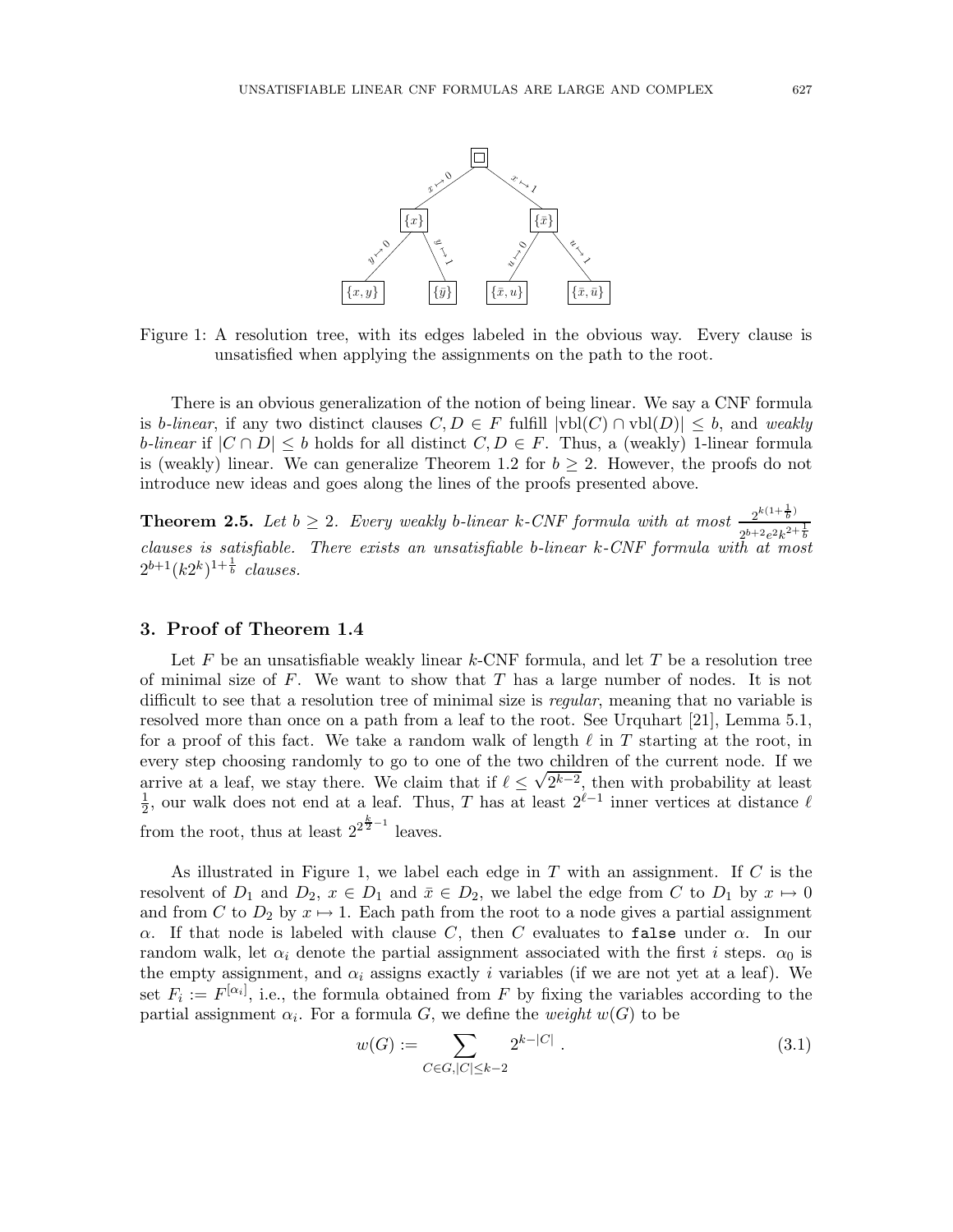Since F is a k-CNF formula,  $w(F) = 0$ . If some formula G contains the empty clause, then  $w(G) \geq 2^k$ . In our random walk,  $w(F_i)$  is a random variable.

### **Lemma 3.1.**  $\mathbb{E}[w(F_{i+1})] \leq \mathbb{E}[w(F_i)] + 4i$ .

Since  $w(F_0) = 0$ , this implies  $\mathbb{E}[w(F_\ell)] \leq 4\binom{\ell}{2}$  $\binom{\ell}{2} \leq 2\ell^2$ . If our random walk ends at a leaf, then  $F_{\ell}$  contains the empty clause, thus  $w(F_{\ell}) \geq 2^{k}$ . Therefore  $2\ell^{2} \geq \mathbb{E}[w(F_{\ell})] \geq$  $2<sup>k</sup>$  Pr[the random walk ends at a leaf]. We conclude that at least half of all paths of length  $\ell^* = \sqrt{2^{k-2}}$  starting at the root do not end at a leaf. Thus T has at least  $2^{\ell^* - 1}$  internal nodes at distance  $\ell^*$  from the root, and thus at least  $2^{\ell^*}$  leaves, which proves the theorem. It remains to prove the lemma.

*Proof of the lemma.* For a formula G and a variable x, let  $d_{k-1}(x, G)$  denote the number of  $(k-1)$ -clauses containing x or  $\bar{x}$ . Since  $F_0$  is a k-CNF formula,  $d_{k-1}(x, F_0) = 0$ , for all variables x. We claim that  $d_{k-1}(x, F_{i+1}) \leq d_{k-1}(x, F_i) + 2$  for every variable x. To see this, note that in step i, some variable y is set to  $b \in \{0,1\}$ , say to 0. At most one k-clause of  $F_i$  contains y and x, and at most one contains y and  $\bar{x}$ , since  $F_i$  is weakly linear, thus  $d_{k-1}(x, F_{i+1}) \leq d_{k-1}(x, F_i) + 2$ . It follows immediately that  $d_{k-1}(x, F_i) \leq 2i$ .

Consider  $w(F_i)$ , which was in (3.1).  $F_{i+1}$  is obtained from  $F_i$  by setting some variable y randomly to 0 or 1. Consider a clause C. How does its contribution to  $(3.1)$  change when setting y? If (i)  $y \notin \text{vbl}(C)$  or  $|C| = k$ , it does not change. If (ii)  $y \in \text{vbl}(C)$  and  $|C| \leq k-2$ , then with probability  $\frac{1}{2}$  each, its contribution to (3.1) doubles or vanishes. Hence on expectation, it does not change. If (iii)  $y \in \text{vbl}(C)$  and  $|C| = k - 1$ , then C contributes nothing to  $w(F_i)$ , and with probability  $\frac{1}{2}$ , it contributes 4 to  $w(F_{i+1})$ . On expectation, its contribution to (3.1) increases by 2. Case (iii) applies to at most  $d_{k-1}(y, F_i) \leq 2i$  clauses. Hence  $\mathbb{E}[w(F_{i+1})] \leq \mathbb{E}[w(F_i)] + 4i$ .

#### 4. Proof of Theorem 1.5

Let F be a strictly treelike weakly linear  $k$ -CNF formula F, and let T be a strict resolution tree of F. Letters  $a, b, c$  denote nodes of T, and  $u, v, w$  denote literals. Every node a of T is labeled with a clause  $C_a$ . We define a graph  $G_a$  with vertex set  $C_a$ , connecting  $u, v \in C_a$  if  $u, v \in D$  for some clause  $D \in F$  that occurs as a label of a leaf in the subtree of a. Since T is a strict resolution tree and F is weakly linear, every edge in  $G_a$  comes from a unique leaf of T. Resolution now has a simple interpretation as a "calculus on graphs", see Figure 2. If a is a leaf, then  $G_a = K_k$ . Since the root of a resolution tree is labeled with the empty clause, we have  $G_{\text{root}} = (\emptyset, \emptyset)$ , For a graph G, let  $\kappa_i(G)$  denote the minimum size of a set  $U \subseteq V(G)$  such that  $G-U$  contains no *i*-clique. Here,  $G-U$  is the subgraph of G induced by  $V(G) \setminus U$ . Thus,  $\kappa_1(G) = |V(G)|$ , and  $\kappa_2(G)$  is the size of a minimum vertex cover of G. For the complete graph  $K_k$ ,  $\kappa_i(K_k) = k - i + 1$ . We write  $\kappa_i(a) := \kappa_i(G_a)$ . The tuple  $(\kappa_1(a), \ldots, \kappa_k(a))$  can be viewed as the complexity measure for a. We observe that if a is a leaf, then  $\kappa_i(a) = k - i + 1$ , and  $\kappa_i(\text{root}) = 0$ , for all  $1 \leq i \leq k$ . If a is an ancestor of b in T, let dist $(a, b)$  denote the number of edges in the T-path from a to b. Since one resolution step deletes one literal (and may add several), the next proposition is immediate:

**Proposition 4.1.** *If b is a descendant of a in T*, then  $\kappa_i(b) \leq \kappa_i(a) + \text{dist}(a, b)$ .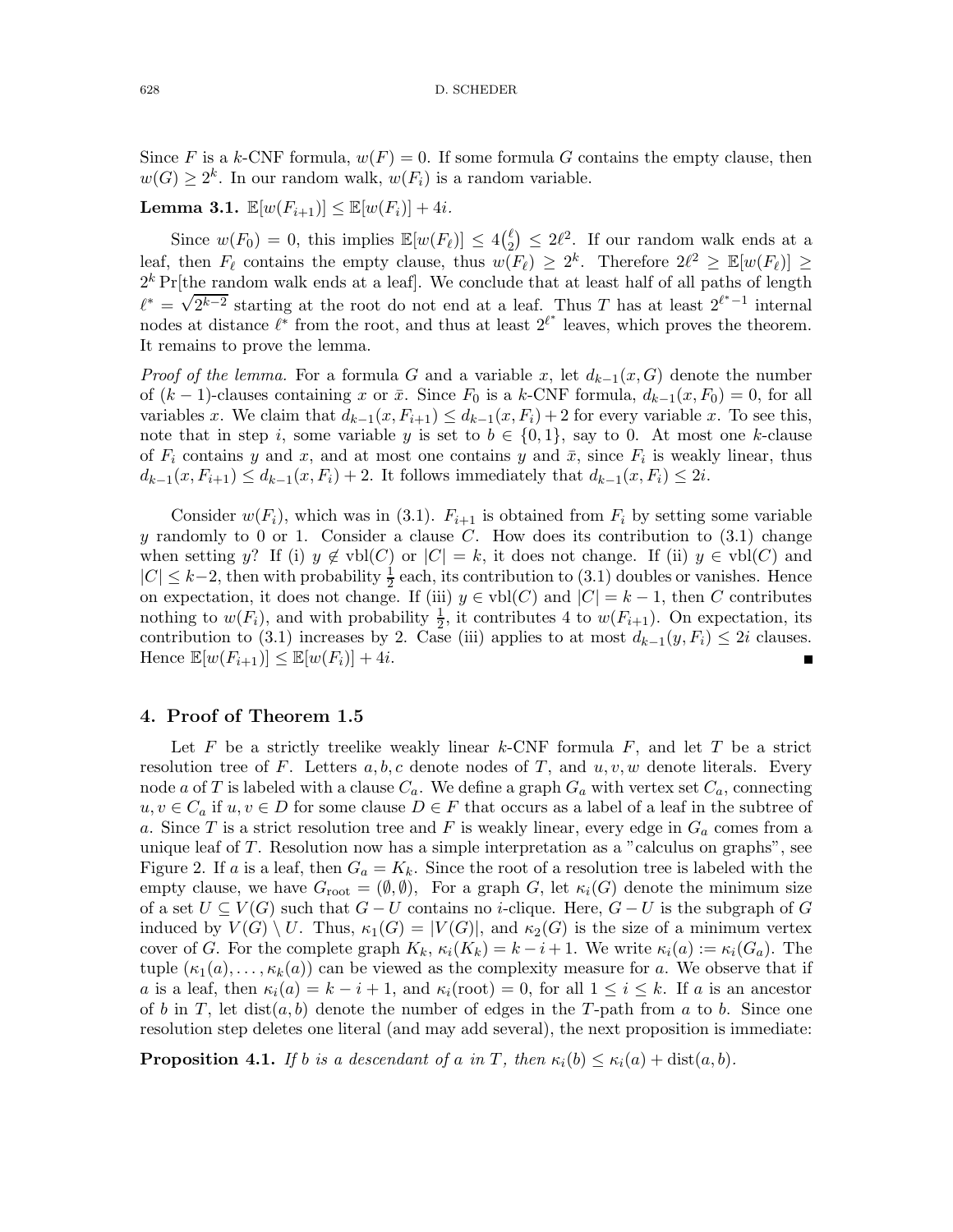

Figure 2: Resolution as a calculus on graphs. A resolution step amounts to deleting the resolved vertex and taking the union of the two graphs.

At this point we want to give an intuition of the proofs that follow. Our goal is to show that if the values  $\kappa_i(a)$  are small for some node a in the tree, then the subtree of a is big. The proof goes roughly as follows: If the subtree of  $a$  is small, then there are many descendants b of a that are not too far from a and have even smaller subtrees. By induction, we will be able to show that  $\kappa_{i+1}(b)$  is fairly large. Thus, on the path from b to a, not all  $(i+1)$ -cliques are destroyed, and every such descendant b of a provides  $G_a$  with an  $(i + 1)$ -clique. These cliques need not be vertex-disjoint, but they are edge-disjoint. This implies that  $G_a$  has many vertex-disjoint *i*-cliques, a contradiction to  $\kappa_i(a)$  being small. To make this intuition precise, we have to define what small and big actually means in this context: We fix a value  $1 \leq \ell \leq k$  and define  $\nu_i$  and  $\theta_i$  for  $1 \leq i \leq \ell$  as follows:  $\theta_{\ell} := \lfloor \frac{k-\ell+1}{2} \rfloor$  $\lfloor \frac{\ell+1}{2} \rfloor - 1$  and  $\nu_{\ell} := 1$ , and for  $1 \leq i < l$ , we inductively define  $\theta_i := \left| \frac{2^{\nu_{i+1}\theta_{i+1}-2}}{\theta_{i+1}} \right| - 1$  and  $\nu_i := \frac{\nu_{i+1}\theta_{i+1}-1}{\theta_i}$  $\frac{\theta_{i+1}-1}{\theta_i}$   $\frac{\theta_i}{\theta_{i+1}}$ . One should not worry about these ugly expressions too much, they are only chosen that way to make the induction go through. For the right value of  $\ell$ , one checks that  $\theta_1$  is a tower function in k. More precisely, for any  $\epsilon > 0$ , there exists a  $c \in \mathbb{N}$  such that when choosing  $\ell = k - c$ , then  $\theta_1 \geq \text{lower}_{2-\epsilon}(k-c)$ . The following theorem is a more precise version of Theorem 1.5.

**Theorem 4.2.** Let F be a strictly treelike linear k-CNF formula. Then F has at least  $2^{\nu_1\theta_1}$ *clauses.*

*Proof.* A node a in T is *i-extendable* if  $\kappa_i(a) \leq \theta_i$  for each  $i \leq j \leq \ell$ . We observe that if a is *i*-extendable, it is also  $(i + 1)$ -extendable. For  $i = \ell + 1$ , the condition is void, so every node is  $(\ell + 1)$ -extendable. Also, the root is 1-extendable, since  $\kappa_1(\text{root}) = 0$ .

**Definition 4.3.** A set A of descendants of a in T such that (i) no vertex in A is an ancestor of any other vertex in A and (ii) dist $(a, b) \leq d$  for all  $b \in A$  is called an *antichain of* a at *distance at most d.* If furthermore every  $b \in A$  is *i*-extendable, we call A an *i*-extendable antichain.

**Lemma 4.4.** Let  $1 \leq i \leq \ell$ , and let a be a node in T. If a is *i*-extendable, then there is an  $(i + 1)$ -extendable antichain A of a at distance at most  $\theta_i$  such that  $|A| = 2^{\nu_i \theta_i}$ .

*Proof.* We use induction on  $\ell - i$ . For the base case  $i = \ell$ , we have  $\kappa_{\ell}(a) \leq \theta_{\ell}$ , as a is l-extendable. Since each leaf b of T has  $\kappa_{\ell}(b) = k - \ell + 1 \geq 2\theta_{\ell} + 2$ , Proposition 4.1 tells us that every leaf in the subtree of a has distance at least  $\theta_{\ell} + 2$  from a. Since T is a complete binary tree, there are  $2^{\theta_{\ell}}$  descendants of a at distance exactly  $\theta_{\ell}$  from a. This is the desired antichain A of a. Since every node is  $(\ell+1)$ -extendable, the base case holds. For the step,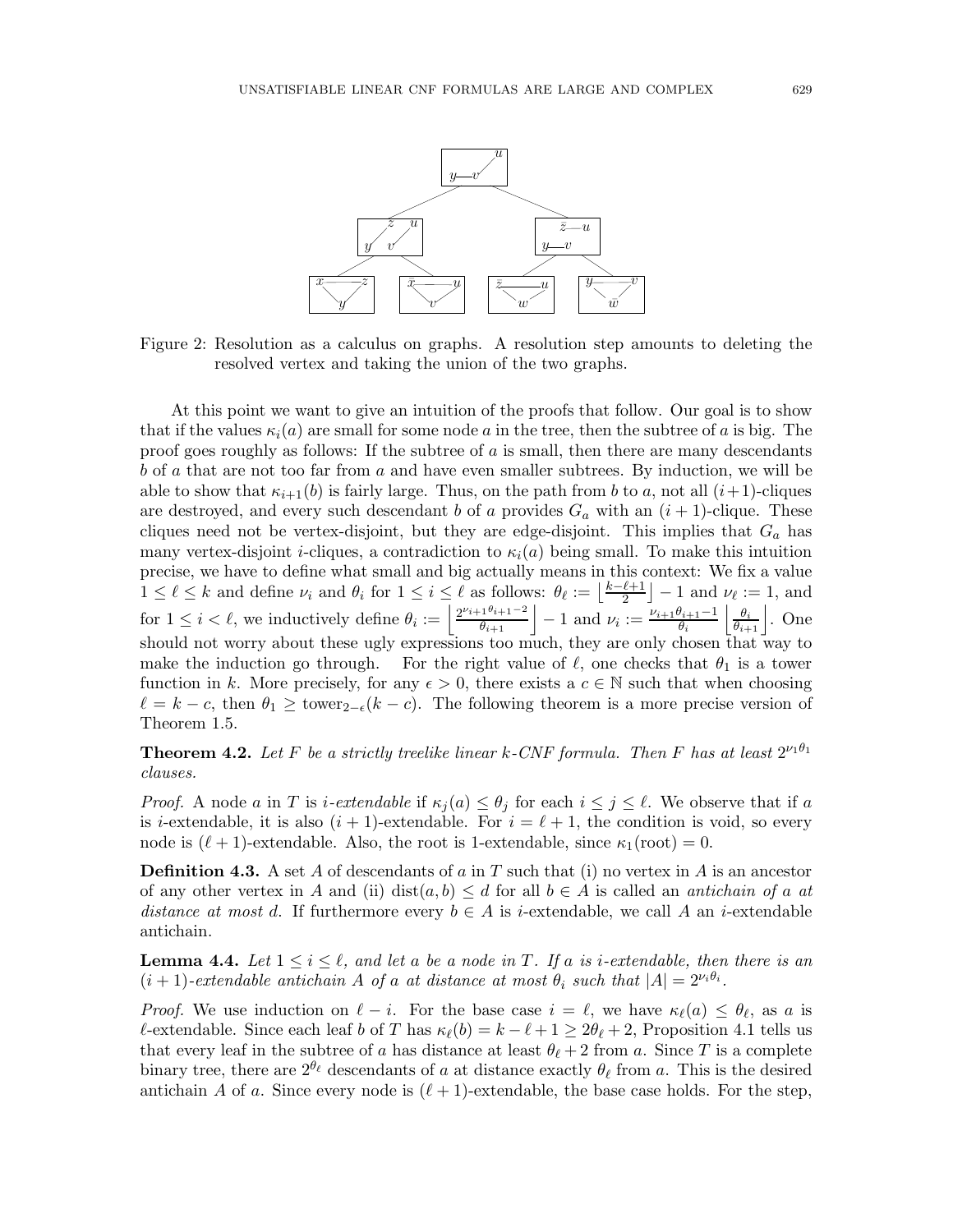

Figure 3: Illustration of the claim in the proof of Lemma 4.4. If node a is *i*-extendable, and b is a close  $(i + 1)$ -extendable descendant of a, then b itself has many close descendants A, at least half of which are  $(i + 1)$ -extendable themselves.

let a be *i*-extendable, for  $1 \leq i \leq \ell$ .

*Claim:* Let b be a descendant of a with  $dist(a, b) \leq \theta_i$ . If b is  $(i + 1)$ -extendable, then there is an  $(i + 1)$ -extendable antichain A of b at distance at most  $\theta_{i+1}$  of size  $2^{\nu_{i+1}\theta_{i+1}-1}$ .

*Proof of the claim.* By applying the induction hypothesis of the lemma to b, there is an  $(i+2)$ -extendable antichain A of b at distance at most  $\theta_{i+1}$  of size  $2^{\nu_{i+1}\theta_{i+1}}$ . Let  $A_{\text{good}} :=$  ${c \in A \mid \kappa_{i+1}(c) \leq \theta_{i+1}}$ . This is an  $(i+1)$ -extendable antichain. If  $A_{\text{good}}$  contains at least half of A, we are done. See Figure 3 for an illustration. Write  $A_{bad} := A \setminus A_{good}$  and suppose for the sake of contradiction that  $A_{bad} > 2^{\nu_{i+1}\theta_{i+1}-1}$ . Consider any  $c \in A_{bad}$ . On the path from c to b, in each step some literal gets removed (and others may be added). Let  $P$  denote the set of the removed literals. Then  $C_c \setminus \{P\} \subseteq C_b$ , and  $G_c - P$  is a subgraph of  $G_b$ . Node c is not  $(i + 1)$ -extendable, thus  $\kappa_{i+1}(c) \geq \theta_{i+1} + 1$ . Since  $|P| = \text{dist}(b, c) \leq \theta_{i+1}$ , the graph  $G_c-P$  contains at least one  $(i+1)$ -clique, which is also contained in  $G_b$ . This holds for every  $c \in A_{bad}$ , and by weak linearity,  $G_b$  contains at least  $|A_{bad}|$  edge disjoint  $(i + 1)$ -cliques. Since b is  $(i + 1)$ -extendable, there exists a set  $U \subseteq V(G_v), |U| = \kappa_{i+1}(b)$  such that  $G_b - U$ contains no  $(i + 1)$ -clique. Each of the  $|A_{bad}|$  edge-disjoint  $(i + 1)$ -cliques  $G_b$  contains some vertex of U, thus some vertex  $v \in U$  is contained in at least  $\frac{|A_{bad}|}{|U|} \ge \frac{2^{\nu_{i+1}\theta_{i+1}-1}}{\theta_{i+1}}$  $\frac{\theta_{i+1}}{\theta_{i+1}} \geq 2\theta_i + 1$ edge-disjoint  $(i + 1)$ -cliques. Two such cliques overlap in no vertex besides v, hence  $G_b$ contains at least  $2\theta_i + 1$  *vertex-disjoint i*-cliques, thus  $\kappa_i(b) \geq 2\theta_i + 1$ . By Proposition 4.1,  $\kappa_i(a) \geq \kappa_i(b) - \text{dist}(a, b) \geq \theta_i + 1$ . This contradicts the assumption of Lemma 4.4 that a is *i*-extendable. We conclude that  $|A_{bad}| \leq \frac{1}{2}|A|$ , which proves the claim.

Let us continue with the proof of the lemma. If A is an  $(i + 1)$ -extendable antichain of a at distance  $d \leq \theta_i$ , then by the claim for each vertex  $b \in A$  there exists an  $(i + 1)$ extendable antichain of b at distance at most  $\theta_{i+1}$ , of size  $2^{\nu_{i+1}\theta_{i+1}-1}$ . Their union is an  $(i + 1)$ -extendable antichain A' of a at distance at most  $d + \theta_{i+1}$ , of size  $|A|2^{\nu_{i+1}\theta_{i+1}-1}$ . Hence we can "inflate" A to A', as long as  $d \leq \theta_i$ . Starting with the  $(i + 1)$ -extendable antichain  $\{a\}$  and inflate it  $\left|\frac{\theta_i}{\theta_{i+1}}\right|$  times, and obtain a final  $(i+1)$ -extendable antichain of a at distance at most  $\theta_i$  of size at least  $(2^{\nu_{i+1}\theta_{i+1}-1})^{\left\lfloor \frac{\theta_i}{\theta_{i+1}} \right\rfloor} = 2^{\nu_i\theta_i}$ .  $\blacksquare$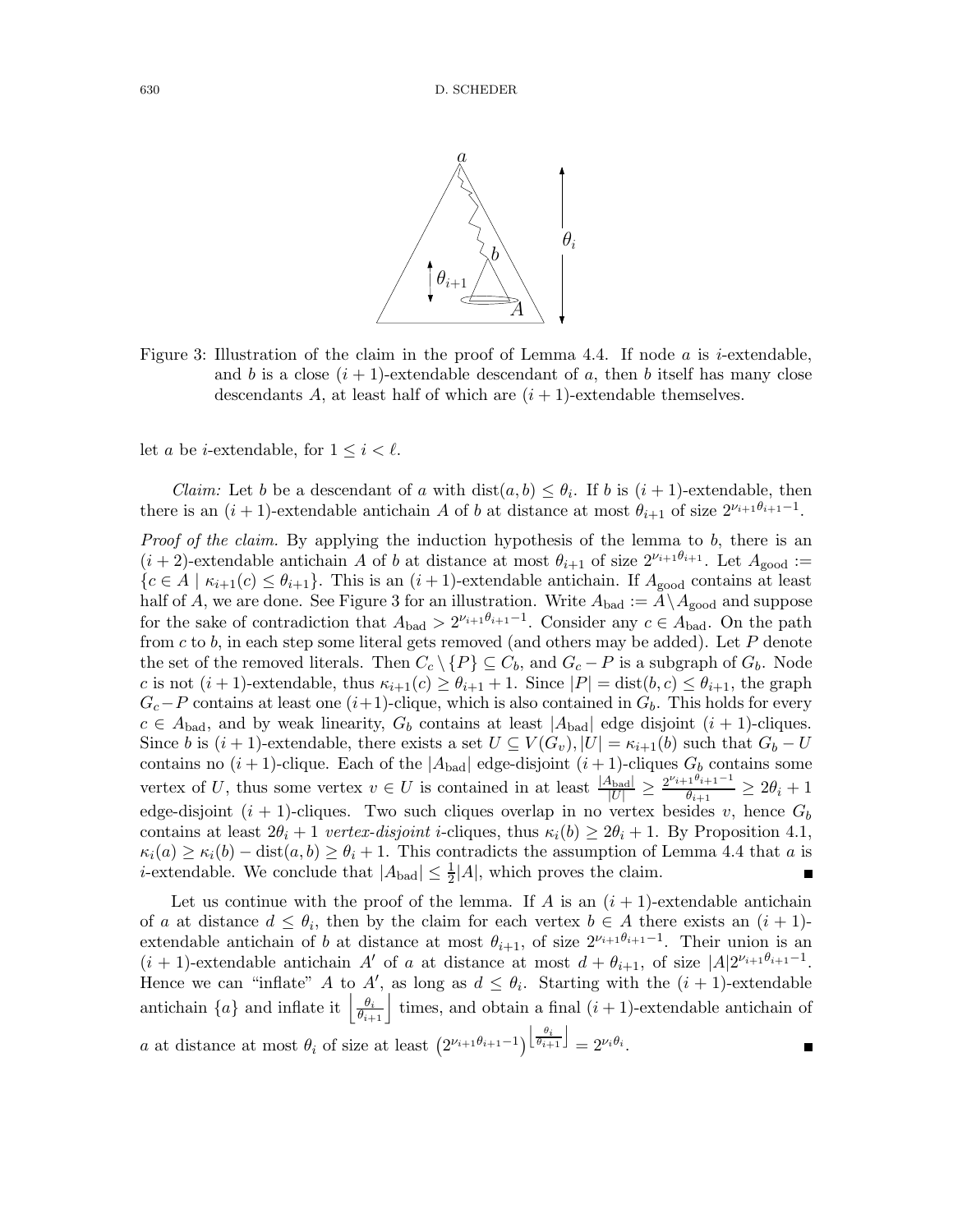Applying Lemma 4.4 to the root of  $T$ , which is 1-extendable, we obtain an antichain  $A$ of size  $2^{\nu_1\theta_1}$  nodes. Since T has at least |A| leaves, this proves the theorem.

#### 5. Open Problems

Let  $f_{\text{LIN}}(k)$  be the largest integer d such that any linear k-CNF formula F with  $d(F) \leq d$ is satisfiable. Clearly  $f_{\text{LIN}}(k) \ge f(k)$ , and from the proof of the upper bound in Theorem 1.2 it follows that  $f_{\text{LIN}}(k) \leq 2k2^k$ . Is there a significant gap between  $f(k)$  and  $f_{\text{LIN}}(k)$ ? It is not difficult to show that  $f(2) = f_{\text{LIN}}(2) = 2$ , but we do not know the value of  $f_{\text{LIN}}(k)$  for any  $k \geq 3$ . How do unsatisfiable linear k-CNF formulas look like? Can one find an explicit construction of an unsatisfiable linear  $k$ -CNF formula whose size is singly exponential in  $k$ ? We suspect one has to come up with some algebraic construction. What is the resolution complexity of linear k-CNF formulas? Tree resolution complexity is doubly exponential in k. We suspect the same to be true for general resolution.

#### Acknowledgments

My thanks go to Emo Welzl, Robin Moser, Heidi Gebauer, Andreas Razen and Philipp Zumstein for very helpful and fruitful discussions.

#### References

- [1] N. Alon and J. H. Spencer. *The probabilistic method*. Wiley-Interscience Series in Discrete Mathematics and Optimization. Wiley-Interscience [John Wiley & Sons], New York, second edition, 2000. With an appendix on the life and work of Paul Erdős.
- [2] E. Ben-Sasson and A. Wigderson. Short proofs are narrow—resolution made simple. *J. ACM*, 48(2):149– 169, 2001.
- [3] M. Davis, G. Logemann, and D. Loveland. A machine program for theorem-proving. *Comm. ACM*, 5:394–397, 1962.
- [4] G. Davydov, I. Davydova, and K. Büning. An efficient algorithm for the minimal unsatisfiability problem for a subclass of CNF. *Ann. Math. Artificial Intelligence*, 23(3-4):229–245, 1998.
- [5] P. Erdős and L. Lovász. Problems and results on 3-chromatic hypergraphs and some related questions. In A. Hajnal, R. Rado, and V. T. Sós, editors, *Infinite and Finite Sets (to Paul Erdős on his 60th birthday), Vol. II*, pages 609–627. North-Holland, 1975.
- [6] P. Erdős and J. Spencer. Lopsided Lovász Local Lemma and Latin transversals. *Discrete Appl. Math.*, 30(2-3):151–154, 1991. ARIDAM III (New Brunswick, NJ, 1988).
- [7] H. Gebauer. Disproof of the neighborhood conjecture with implications to SAT. In A. Fiat and P. Sanders, editors, *17th Annual European Symposium on Algorithms (ESA 2009)*, volume 5757 of *Lecture Notes in Computer Science*, pages 764–775. Springer, 2009.
- [8] S. Hoory and S. Szeider. Computing unsatisfiable k-SAT instances with few occurrences per variable. *Theoretical Computer Science*, 337(1-3):347–359, 2005.
- [9] S. Hoory and S. Szeider. A note on unsatisfiable k-CNF formulas with few occurrences per variable. *SIAM Journal on Discrete Mathematics*, 20(2):523–528, 2006.
- [10] A. V. Kostochka and M. Kumbhat. Coloring uniform hypergraphs with few edges, *manuscript*.
- [11] A. V. Kostochka and V. Rödl. Constructions of sparse uniform hypergraphs with high chromatic number, *manuscript*.
- [12] J. Kratochvíl, P. Savický, and Z. Tuza. One more occurrence of variables makes satisfiability jump from trivial to NP-complete. *SIAM Journal of Computing*, 22(1):203–210, 1993.
- [13] N. N. Kuzjurin. On the difference between asymptotically good packings and coverings. *European J. Combin.*, 16(1):35–40, 1995.